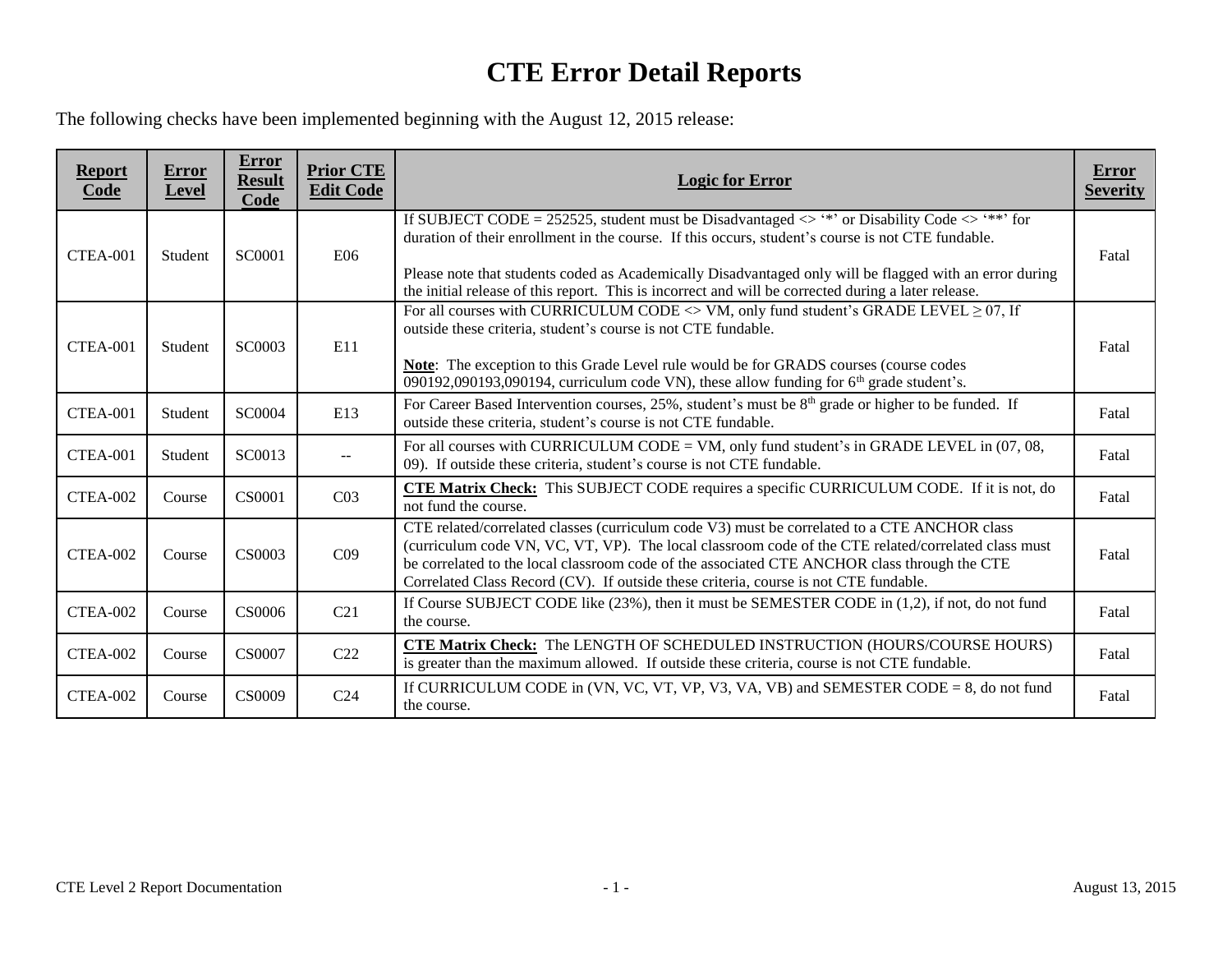The following checks will be implemented during the Final Staff/Course (L) Collection Window:

| <b>Report</b><br>Code | Error<br>Level | <b>Error</b><br><b>Result</b><br>Code | <b>Prior CTE</b><br><b>Edit Code</b> | <b>Logic for Error</b>                                                                                                                                                                                                                                                                                                                                                                                                                                                                                                                                                                                                                                                                        | <b>Error</b><br><b>Severity</b> |
|-----------------------|----------------|---------------------------------------|--------------------------------------|-----------------------------------------------------------------------------------------------------------------------------------------------------------------------------------------------------------------------------------------------------------------------------------------------------------------------------------------------------------------------------------------------------------------------------------------------------------------------------------------------------------------------------------------------------------------------------------------------------------------------------------------------------------------------------------------------|---------------------------------|
| CTEA-001              | Student        | SC0002                                | E09                                  | If student enrolled in a VN or VC course, the Program Code $= 305007$ and student is in the following<br>grade $11th$ , $12th$ , $13th$ , or $23rd$ , student's course may be funded.                                                                                                                                                                                                                                                                                                                                                                                                                                                                                                         | Fatal                           |
| CTEA-001              | Student        | SC0005                                | E14                                  | Only student's in courses with Curriculum Code VN, VP, VT with the following course codes include:<br>(01%, 04%, 07, 14%, 17%, 33%, 34%, 35%, 360230, 990371) are to be funded.<br><b>Note:</b> The VA or VB course cannot be course codes: (050014, 050119, 111950, 110190, 132900)<br>150400).                                                                                                                                                                                                                                                                                                                                                                                              | Fatal                           |
| CTEA-001              | Student        | SC0006                                | E15                                  | These are the only course codes that can be curriculum VP (010190, 040810, 040815, 072105, 140100,<br>140110, 140210, 140220, 140230, 140240, 140300, 140310, 140320, 140800, 141025, 141030, 141035,<br>142005, 142010, 142015, 142020, 142025, 142030, 142035, 142040, 142045, 143005, 143010, 143015,<br>143020, 143025, 143030, 144005, 144010, 144015, 144020, 144025, 144030, 144035, 145015, 170346,<br>174010, 175009, 176008, 177023, 178029, 330005, 330010, 330020, 340009, 350201).<br>There must be at least one V3 course with the same subject code as the VP and both must be taught by the<br>same teacher. If outside these criteria, student's course is not CTE fundable. | Fatal                           |
| CTEA-001              | Student        | SC0007                                | E16                                  | Only student's in courses with Curriculum Code VN, VP, or VT with the following course codes include:<br>(01%, 04%, 07%, 14%, 17%, 33%, 34%, 35%, 360230, 990371) are to be funded. The V3 cannot be<br>subject code 25%, 05%, 11%, 13%, 15%. If outside these criteria, student's course is not CTE fundable.                                                                                                                                                                                                                                                                                                                                                                                | Fatal                           |
| CTEA-001              | Student        | <b>SC0008</b>                         | E17                                  | The V3 course codes must be one of the following: 252525, 250510, 250519, 251110, 251310, 252510,<br>05%, 11%, 13%, 15%, the VN or VC course code must be course code 252525. The VN or VC course<br>must be correlated to the V3 course. If outside these criteria, student's course is not CTE fundable.                                                                                                                                                                                                                                                                                                                                                                                    | Fatal                           |
| CTEA-001              | Student        | SC0009                                | E19                                  | The curriculum code for the 990361,990362,990363 courses must be V3. Only student's in courses with<br>Curriculum Code VN, VP, or VT with the following course codes include: (01%, 04%, 07, 14%, 17%,<br>33%, 34%, 35%, 360230, 990371) are to be funded. If outside these criteria, student's course is not CTE<br>fundable.                                                                                                                                                                                                                                                                                                                                                                | Fatal                           |
| CTEA-001              | Student        | SC0009                                | <b>ACD</b>                           | If the VT course code is Subject Code in (044100, 044110) and the V3 course code is 990361, cannot<br>fund the student in the 990361 course.                                                                                                                                                                                                                                                                                                                                                                                                                                                                                                                                                  | Fatal                           |
| CTEA-001              | Student        | SC0010                                | E20                                  | If student enrolled in SUBJECT CODE = $030600$ and CURRICULUM CODE in (VA,VB), must also be<br>enrolled in a CTE Business and Administrative Services (14%), Finance (14%), Information Technology<br>(14%) or Marketing (04%) Workforce Development Anchor class where CURRICULUM CODE in (VT,<br>VP), exceptions; the VT or VP course cannot be subject codes 040805, 140025, 140050, 140200,<br>140075,141000,142000, 143000, 144000. If outside these criteria, student's course is not CTE fundable.                                                                                                                                                                                     | Fatal                           |
| CTEA-001              | Student        | SC0011                                | E23                                  | If student enrolled in SUBJECT CODE = $990361$ and CURRICULUM CODE = V3, and student must<br>also be enrolled in SUBJECT CODE = $044100$ with CURRICULUM CODE = VT or SUBJECT CODE =<br>044110 with CURRICULUM CODE = VT. If outside these criteria, student's course is not CTE<br>fundable.                                                                                                                                                                                                                                                                                                                                                                                                 | Fatal                           |
| CTEA-001              | Student        | SC0012                                | E24                                  | If student enrolled in SUBJECT CODE in (090050, 090700, 091410) who are not in GRADE LEVEL in<br>$(07,08)$ . If outside these criteria, student's course is not CTE fundable.                                                                                                                                                                                                                                                                                                                                                                                                                                                                                                                 | Fatal                           |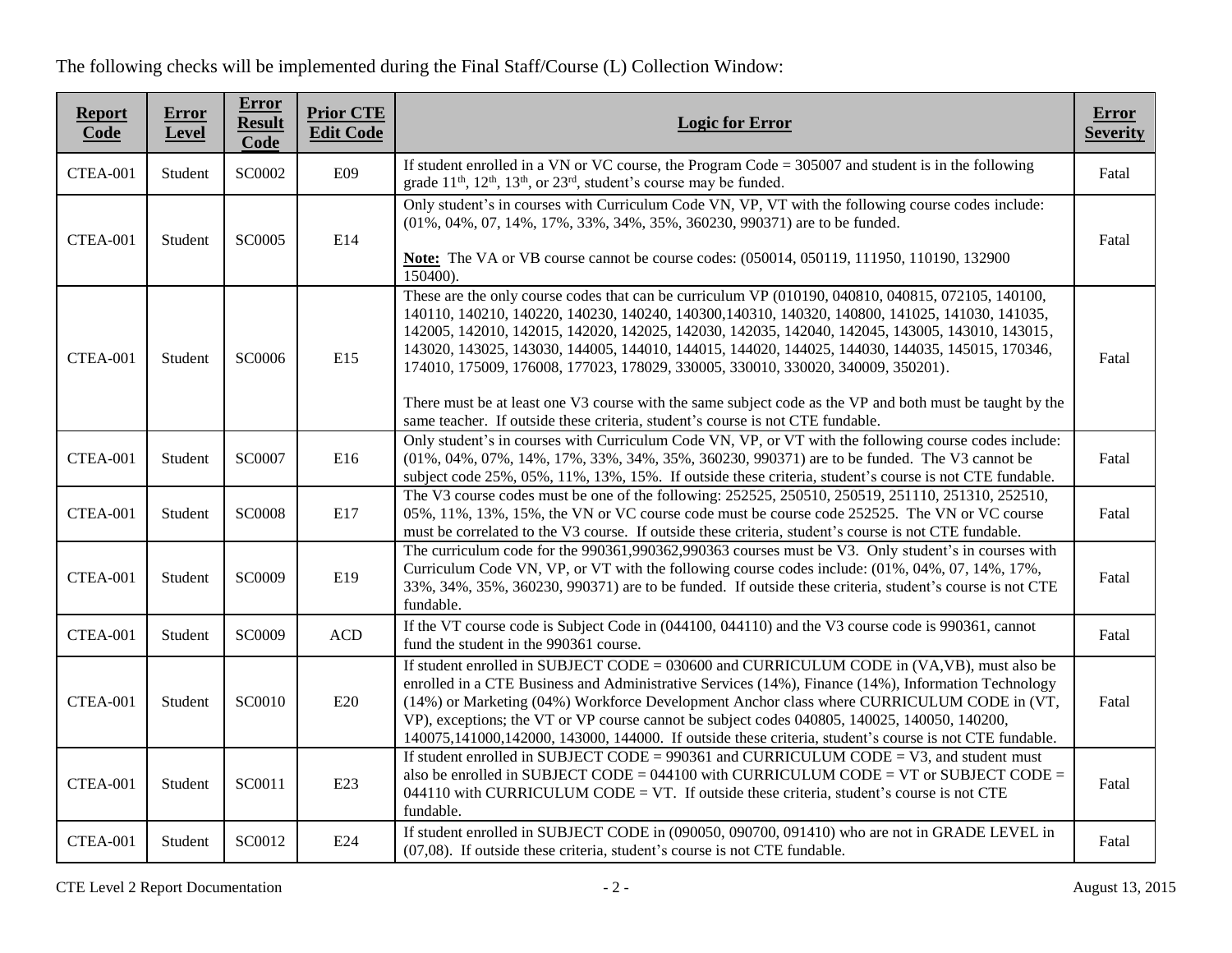| <b>Report</b><br>Code | <b>Error</b><br>Level | <b>Error</b><br><b>Result</b><br><b>Code</b> | <b>Prior CTE</b><br><b>Edit Code</b> | <b>Logic for Error</b>                                                                                                                                                                                                                                                                                                                                                                                                                                                                                                                                                                                                                                                                                      | Error<br><b>Severity</b> |
|-----------------------|-----------------------|----------------------------------------------|--------------------------------------|-------------------------------------------------------------------------------------------------------------------------------------------------------------------------------------------------------------------------------------------------------------------------------------------------------------------------------------------------------------------------------------------------------------------------------------------------------------------------------------------------------------------------------------------------------------------------------------------------------------------------------------------------------------------------------------------------------------|--------------------------|
| CTEA-002              | Course                | CS0002                                       | C <sub>08</sub>                      | The local classroom code of the GRADS instructional support time (curriculum code V3) must be<br>correlated to the local classroom code of a GRADS ANCHOR class (curriculum code VN) through the<br>CTE Correlated Class Record (CV). See the CTE Correlated Class Record (CV) section in the EMIS<br>manual for more information.<br>Course Codes include; (090192,090193,090194)<br>$\bullet$<br>Note: Teacher must be the same in the V3 and VN for this check.<br>If outside these criteria, course is not CTE fundable.                                                                                                                                                                                | Fatal                    |
| CTEA-002              | Course                | CS0004                                       | C17                                  | <b>CTE Matrix Check:</b> The LENGTH OF SCHEDULED INSTRUCTION (HOURS/COURSE HOURS)<br>for this course is less than the minimum allowed for the allowable minimum hours of instruction for this<br>CTE course. If outside these criteria, course is not CTE fundable.                                                                                                                                                                                                                                                                                                                                                                                                                                         | Fatal                    |
| CTEA-002              | Course                | <b>CS0005</b>                                | C18                                  | If SUBJECT CODE IN (090192, 090193, 090194) and SEMESTER CODE (SCHD CODE) $\leq$ 3, do not<br>fund the course.                                                                                                                                                                                                                                                                                                                                                                                                                                                                                                                                                                                              | Fatal                    |
| CTEA-002              | Course                | <b>CS0008</b>                                | C <sub>23</sub>                      | CTE weighted funding for academic classes (curriculum code VA or VB) is only available for the<br>following SUBJECT CODEs:<br>English Language Arts (SUBJECT CODEs 05%),<br>$\bullet$<br>Math (SUBJECT CODEs 11%),<br>$\bullet$<br>Science (SUBJECT CODEs 13%) and<br>$\bullet$<br>Social Studies (SUBJECT CODEs 15%).<br>$\bullet$<br>CTE weighted funding is NOT available for intervention/remedial SUBJECT CODEs, including:<br>Intervention English (050014), Intervention Reading (050119), Intervention Math (111950), Intervention<br>Science (132900), Intervention Social Studies (150400) and Transition to High School Math (110190).<br>If outside these criteria, course is not CTE fundable. | Fatal                    |
| <b>CTEA-002</b>       | Course                | CS0010                                       | C27                                  | If SUBJECT CODE = 091401 then LENGTH OF SCHEDULED INSTRUCTION must be between 60<br>and 180 hours, if not, do not fund the course.                                                                                                                                                                                                                                                                                                                                                                                                                                                                                                                                                                          | Fatal                    |
| CTEA-002              | Course                | CS0011                                       | C28                                  | If SUBJECT CODE IN (090050, 090700, 091410) then LENGTH OF SCHEDULED INSTRUCTION<br>must be between 60 and 90 hours, if not, do not fund the course.                                                                                                                                                                                                                                                                                                                                                                                                                                                                                                                                                        | Fatal                    |
| CTEA-002              | Course                | CS0012                                       | C29                                  | 12-Week, 9-Week, and 6-Week CTE courses cannot be mapped. If they are, do not fund the course.                                                                                                                                                                                                                                                                                                                                                                                                                                                                                                                                                                                                              | Fatal                    |
| CTEA-002              | Course                | CS0013                                       | C30                                  | Family and Consumer Sciences CTE courses (09%) cannot be mapped. If they are, do not fund course.                                                                                                                                                                                                                                                                                                                                                                                                                                                                                                                                                                                                           | Fatal                    |
| CTEA-002              | Course                | CS0014                                       | E <sub>02</sub>                      | Count of student's is over the 25 student limit.                                                                                                                                                                                                                                                                                                                                                                                                                                                                                                                                                                                                                                                            | Warning                  |
| CTEA-002              | Course                | CS0015                                       | E01<br>E13<br>M <sub>02</sub>        | Course Master reported, but no student course records reported with corresponding Local Classroom<br>Code. If this occurs, course is not CTE fundable.                                                                                                                                                                                                                                                                                                                                                                                                                                                                                                                                                      | Fatal                    |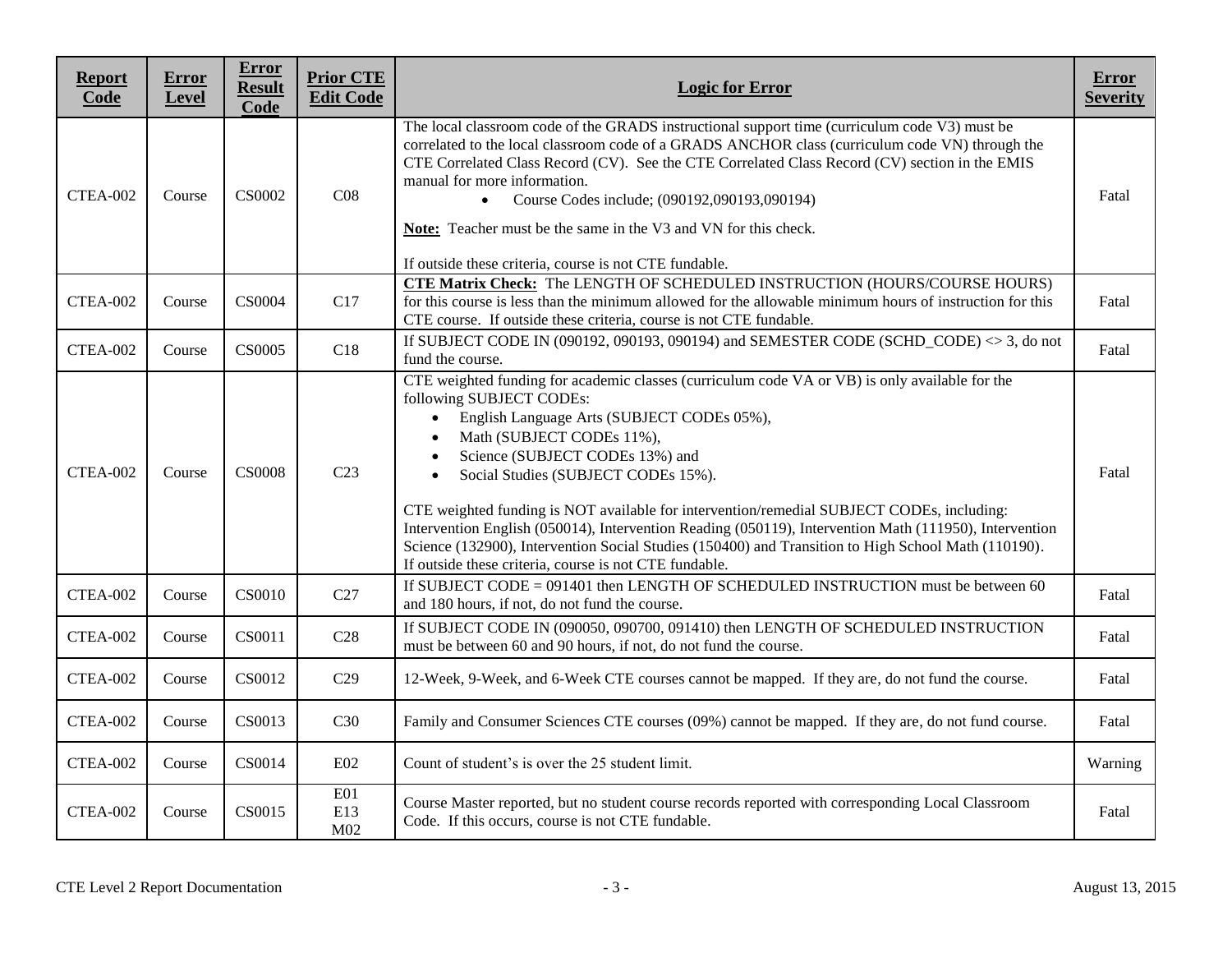| <b>Report</b><br>Code | <b>Error</b><br>Level | Error<br><b>Result</b><br>Code | <b>Prior CTE</b><br><b>Edit Code</b> | <b>Logic for Error</b>                                                                                                                                                                                                                                                                                                                                                                                                                                                                                                                                                  | <b>Error</b><br><b>Severity</b> |
|-----------------------|-----------------------|--------------------------------|--------------------------------------|-------------------------------------------------------------------------------------------------------------------------------------------------------------------------------------------------------------------------------------------------------------------------------------------------------------------------------------------------------------------------------------------------------------------------------------------------------------------------------------------------------------------------------------------------------------------------|---------------------------------|
| CTEA-002              | Course                | CS0016                         | M07                                  | Course Master course reported with CURRICULUM CODE = V3, but a CTE CORRELATED CLASS<br>RECORD (CV) is missing for this related/correlated V3 class. If this occurs, course is not CTE<br>fundable.                                                                                                                                                                                                                                                                                                                                                                      | Fatal                           |
| CTEA-002              | Course                | CS0017                         | M16                                  | Anchor class of this CTE program is not approvable causing all correlated classes to not be approvable).<br>If all errors are corrected for the Anchor class (class with curriculum code VN, VC, VT, VP), this error<br>will be removed.                                                                                                                                                                                                                                                                                                                                | Fatal                           |
| CTEA-002              | Course                | <b>CS0018</b>                  | M17                                  | <b>CTE Matrix Check:</b> One or more required components of this CTE program are missing or not<br>correlated. If this occurs, course is not CTE fundable.<br>For CBI programs, check for a related/correlated class with CURRICULUM CODE V3,<br>$\bullet$<br>SUBJECT CODE 252525;<br>For GRADS programs, check for GRADS teacher instructional support time with<br>$\bullet$<br>CURRICULUM CODE V3 and a GRADS SUBJECT CODE;<br>For Cooperative programs, CURRICULUM CODE VC or VP, check for a CTE<br>$\bullet$<br>related/correlated class with CURRICULUM CODE V3. | Fatal                           |
| CTEA-002              | Course                | CS0019                         | M21                                  | This class has been incorrectly correlated in the CTE Correlated Class Record (CV). If this occurs, course<br>is not CTE fundable.                                                                                                                                                                                                                                                                                                                                                                                                                                      | Fatal                           |
| CTEA-002              | Course                | CS0020                         | M22                                  | <b>CTE Matrix Check:</b> CTE programs must be approved by the Office of CTE. This combination of<br>SUBJECT CODE/CURRICULUM CODE/SCHOOL BUILDING IRN is not approved. If this occurs,<br>course is not CTE fundable.                                                                                                                                                                                                                                                                                                                                                    | Fatal                           |
| CTEA-002              | Course                | CS0021                         | M30                                  | CTE Workforce Development Cooperative Anchor classes (curriculum code VP) and their required<br>correlated CTE related/correlated course (curriculum code V3) must share a SUBJECT CODE and<br>teacher in at least one instance. If this occurs, course(s) is/are not CTE fundable.                                                                                                                                                                                                                                                                                     | Fatal                           |
| CTEA-002              | Course                | CS0022                         | M31                                  | Career-Based Intervention Cooperative Anchor classes (curriculum code VC or VN) and their required<br>correlated CTE related/correlated course (curriculum code V3) must share a SUBJECT CODE and<br>teacher in at least one instance. If this occurs, course(s) is/are not CTE fundable.                                                                                                                                                                                                                                                                               | Fatal                           |
| CTEA-002              | Course                | CS0023                         | M32                                  | Entrepreneurship (SUBJECT CODE = $044110$ and CURRICULUM CODE = V3), can only be correlated<br>only with Entrepreneurship (SUBJECT CODE = $044110$ and CURRICULUM CODE = VT). If this does<br>not occur, course(s) is/are not CTE fundable.                                                                                                                                                                                                                                                                                                                             | Fatal                           |
| CTEA-002              | Course                | CS0024                         | M33                                  | SUBJECT CODE = $044100$ and CURRICULUM CODE = V3 can be correlated only with (SUBJECT<br>$CODE = 044100$ and CURRICULUM CODE = VT) or (SUBJECT CODE = 044110 and<br>CURRICULUM CODE = VT). If this does not occur, course(s) is/are not CTE fundable.                                                                                                                                                                                                                                                                                                                   | Fatal                           |
| CTEA-003              | <b>Staff</b>          | SF0001                         | T14                                  | AUTHORIZED TEACHING EXPERIENCE YEARS is greater than TOTAL EXPERIENCE YEARS.<br>If this occurs, all CTE course for the teacher are not CTE fundable.                                                                                                                                                                                                                                                                                                                                                                                                                    | Fatal                           |
| CTEA-003              | Staff                 | <b>SF0002</b>                  | T07                                  | The teacher does not have the appropriate certificate/license to teach this SUBJECT CODE. If this<br>occurs, all CTE course for the teacher are not CTE fundable.                                                                                                                                                                                                                                                                                                                                                                                                       | Fatal                           |
| CTEA-003              | Staff                 | SF0003                         | M11                                  | If CURRICULUM CODE like V% validate that the teacher for the course has been reported with a Staff<br>Position record with the following values:<br>Position Code (CK060) = $230$<br>Type of Appointment (CK150) IN $(1,3,4,5)$<br>Position Type $(CK140) = R$<br>$\bullet$                                                                                                                                                                                                                                                                                             | Fatal                           |